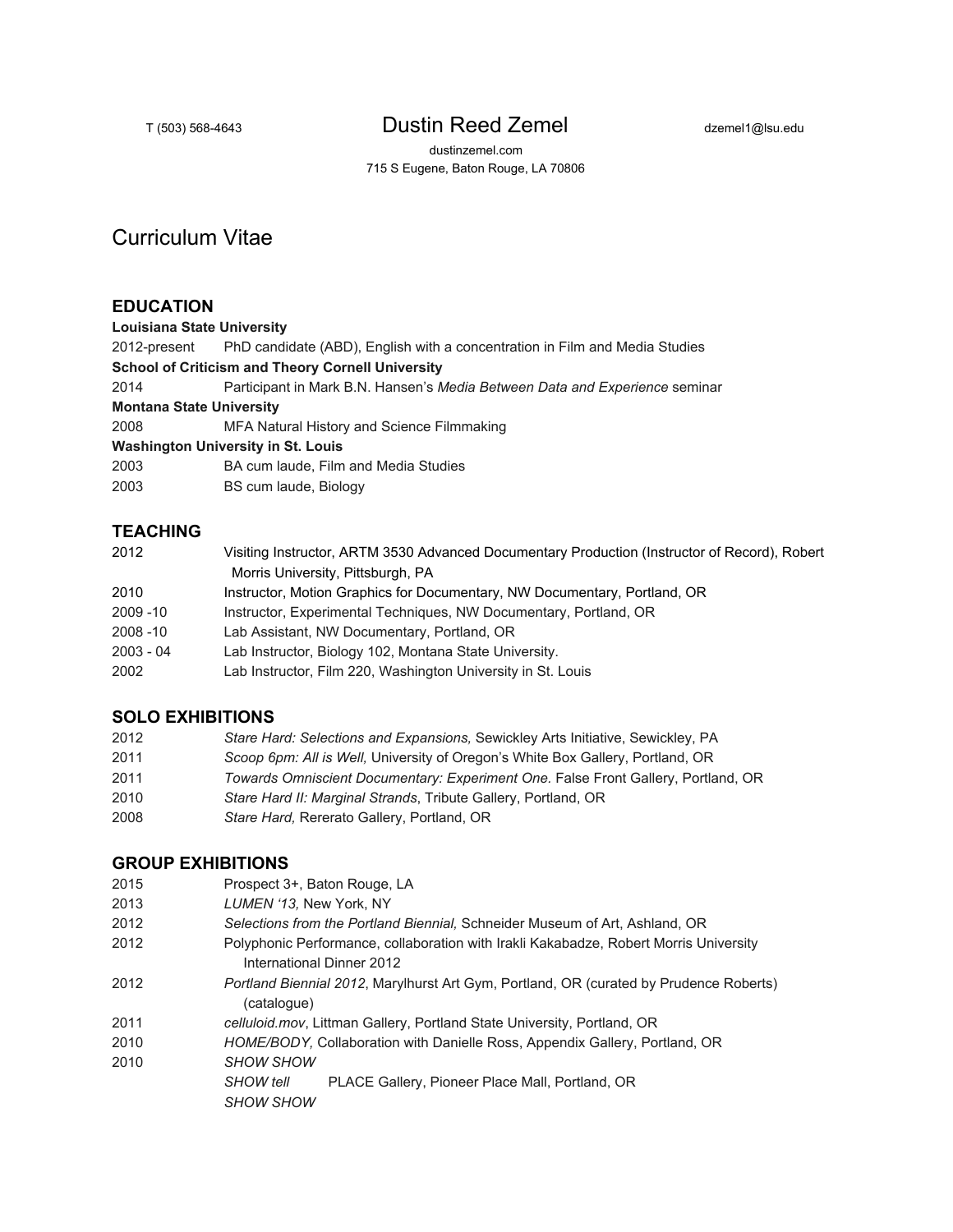| 2010<br>Interruptions, Collaboration with Abraham Ingle, False Front Gallery, Portland, OR |  |
|--------------------------------------------------------------------------------------------|--|
|--------------------------------------------------------------------------------------------|--|

- *DOING IT TO IT*, galleryHOMELAND, Portland, OR
- *PLAY!*, Disjecta Gallery, Portland, OR
- AC/VC (Audio Cinema Visual Collective)*,* Portland, OR

#### **SELECTED SCREENINGS**

- San Diego Underground Film Festival
- Digital Natives Film Fest, Front Gallery, New Orleans, LA
- Miniature Film Festival, Vancouver, BC
- Experiments in Cinema, Albuquerque, NM
- *ExCinema*, Seattle/San Francisco/Belgrade/Newcastle (curated by Salise Hughes)
- *WACH*, ACRE TV, Chicago, IL
- Experimental Film Festival Portland, Portland, OR
- Mardi Gras Conference, Louisiana State University, Baton Rouge, LA
- *Here! Hear! Experimental Ethnographic Films & Videos about Place and Sound*,
	- Experiments in Cinema, Albuquerque, NM (curated by Julie Perini and Laurel Petty)
- Glitch Studies, galleryHOMELAND, Portland, OR (curated by Carl Diehl)
- *Out of the Great Northwest*, Horse Hospital, London, England
- Grand Detour's Heavy Meta Tour, London/Glasgow/Berlin
- Fluxo Video Session at Parede Festival, Rio de Janeiro, Brazil
- Odds n Ends*,* Seattle, WA (Film Forum) and San Francisco, CA (ATA)
- Cut and Run, San Francisco, CA (ATA)
- Filmed By Bike, Portland, OR
- Deep Leap Microcinema, Portland, OR, San Francisco, CA
- PLAY! Disjecta Gallery, Portland, OR
- SOAPIFF (Southern Appalachian International Film Festival). Johnsonville, TN
- PDX Film Fest*,* Portland, OR

#### **AWARDS/GRANTS/FELLOWSHIPS**

- School of Criticism and Theory, Cornell University, (tuition scholarship)
- Graduate Student Fellowship, University Film and Video Association, Orange County, CA
- Economic Development Assistantship, Louisiana State University (four year award)
- Visiting Documentary Filmmaker, Robert Morris University, Pittsburgh, PA
- Shred of Lights Artist Residency, Worksound Gallery, Portland, OR
- RACC Innovation Prize for *SCOOP 6pm*
- RACC Project Grant for *SCOOP 6pm*
- PLACE Gallery, One month residency to develop *Show/Tell*, Portland, OR
- Experimental Television Center, two week Residency, Owego, NY
- Northwest Documentary, Artist In Residence, Portland, OR

#### **PUBLISHED WORK**

- "Operational Role of the Online Hoax" Media Commons: *In Media Res* (online)
- "Experimental Film in the Classroom" Roundtable Conversation with Jonathan Wally, Michael Zyrd, and Erika Balsom for *Cinema Journal's* "Aca-Media" podcast
- "Hologram Analogies" *New Delta Review* 4.1 Winter 2013 (video)(online)

## **ARTISTIC AND SCHOLARLY PRESENTATIONS**

 Presentations on "Sonnet 404" and "Towards Omniscient Documentary." UFVA National Conference. Washington, DC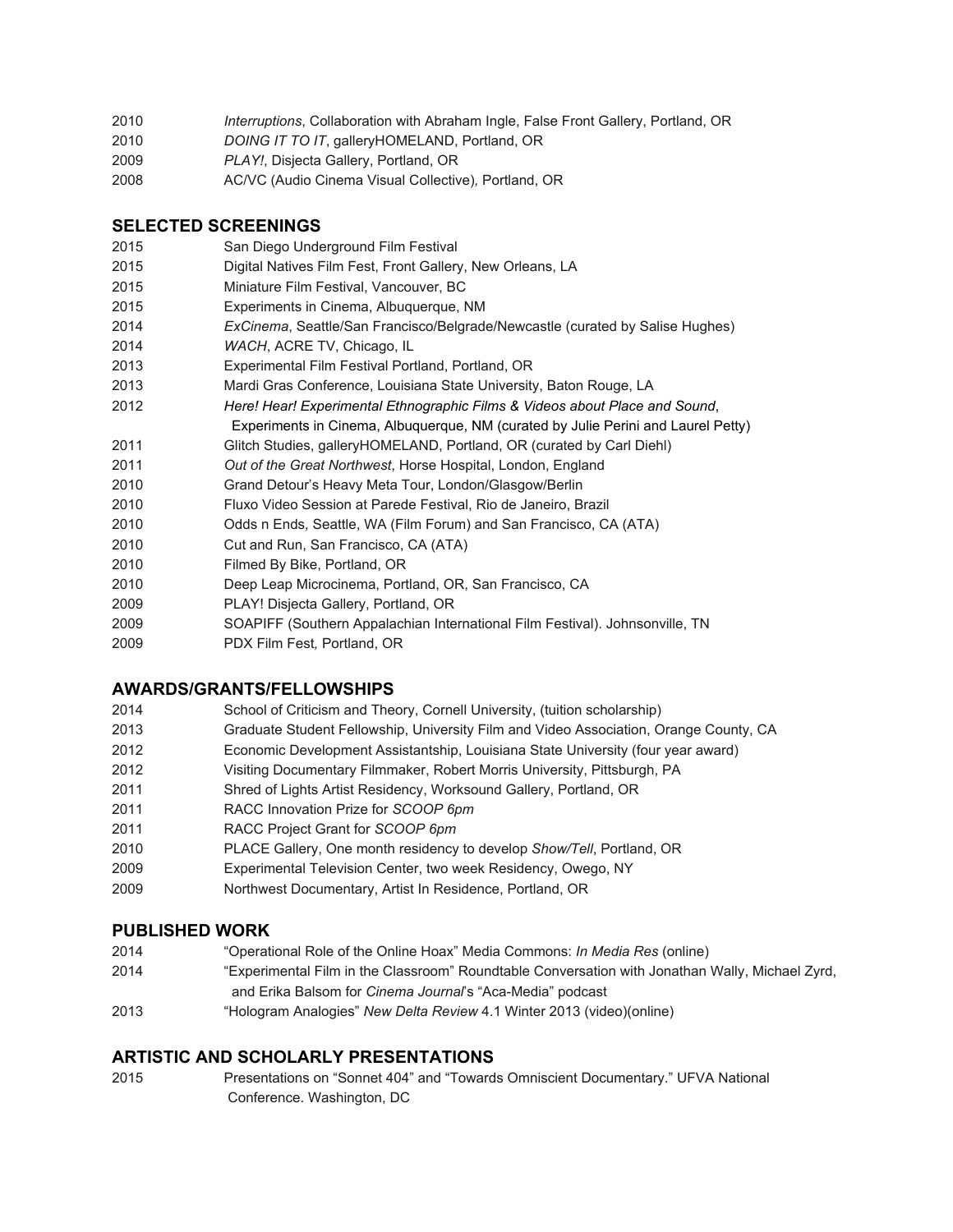- "Trusting The Process of Reality: Processual Inquiries on Three Texts" SCMS 2015
- National Conference, Montreal, Quebec, Respondent: Mark B.N. Hansen
- "Polyphony and Documentary Presentness," SCMS 2014 National Conference, Seattle, WA
- "Rhetoric, Intimacy and Authenticity of the Confessional Camera," Rocky Mountain Modern
- Language Association. Vancouver, WA
- Graduate Fellows Panel, University Film and Video Association, Orange, CA
- "Fantasy is the New Reality: Dream Sequences and Reality Television," PCA/ACA National **Conference**
- "Documentary Experiments from the Pacific Northwest," Pittsburgh Filmmakers, Pittsburgh, PA
- "Talking Out of Turn: Documentary Polyphony," Robert Morris University, Pittsburgh, PA
- "Where's Your Head At*?:* Thought Space and NonFiction Media," RC Brunch, Portland, OR
- "Experimental Documentary*,*" Guest Presenter Northwest Film Center
- "Negotiating, Negating, Novelizing Redundancy" Grand Detour, Portland, OR
- "Integrating Motion into your Final Cut Pro Workflow," Invited presentation, Final Cut Pro User Group, Portland, OR
- "Experimental Documentary and Media Literacy." Research Club, Portland, OR

## **ADMINISTRATION/SERVICE**

| 2015    | EGSA's Mardi-Gras Conference co-chair, Baton Rouge, LA                                     |
|---------|--------------------------------------------------------------------------------------------|
| 2014-6  | Graduate Student Board Member, University Film and Video Association (two-year term)       |
| 2013    | Graduate Student Representative, Job Search Committee, Film and Media Studies, LSU English |
|         | Department                                                                                 |
| 2010-12 | Founder/Director, Grand Detour: Experiments in New Media, Portland, OR                     |
| 2010-11 | Directorial Consultant, Research Club, Portland, OR                                        |

## **CURATORIAL**

| 2013 | Echo Park Film Center, Marvelous Movie Mondays (online)                                |
|------|----------------------------------------------------------------------------------------|
| 2012 | Experimental Film Festival (EFF) Portland, 13 video installations at PLACE Gallery and |
|      | galleryHOMELAND, Portland, OR                                                          |
| 2010 | SoundABOUT, Portland State University's AB Gallery, Portland, OR                       |
| 2010 | Grand Detour Presents: Summer Squash, Hollywood Vintage, Portland, OR                  |
| 2009 | PLAY!, Disjecta Gallery, Portland, OR (co-curated with Ben Popp)                       |
|      |                                                                                        |

## **TECHNICAL SUPERVISOR/CONSULTANT**

- Experimental Film Festival Portland, galleryHomeland and PLACE galleries, Portland, OR
- Video Playground, video mixing station utilizing MIDI controllers and a custom built Max/MSP/Jitter patch, NoFEST, Portland, OR
- *Ceibas: Portraits*, Evan Meaney, 10channel installation, PLACE Gallery, Portland, OR
- *Summer Squash*, Group show, Hollywood Vintage, Portland, OR
- *Shaping Sequence,* Kelly Rauer, 3channel installation, NAAU, Portland, OR
- *the depths,* Hannah Piper Burns, 3channel installation, galleryHOMELAND, Portland, OR
- Grand Detour @ NOFEST, Three separate multichannel installations and 2 single channel viewing stations, Portland, OR
- *When The Time Is,* Jonathan Marrs, Video installation, Tribute Gallery, Portland, OR
- PLAY!*,* Single and multichannel works, Disjecta Gallery, Portland, OR

## **SELECTED PRODUCTION CREDITS**

 *An Enduring Legacy: Louisiana's Croatian Americans*, Documentary short premiering on Louisiana Public Broadcasting (editor, music, 2nd camera)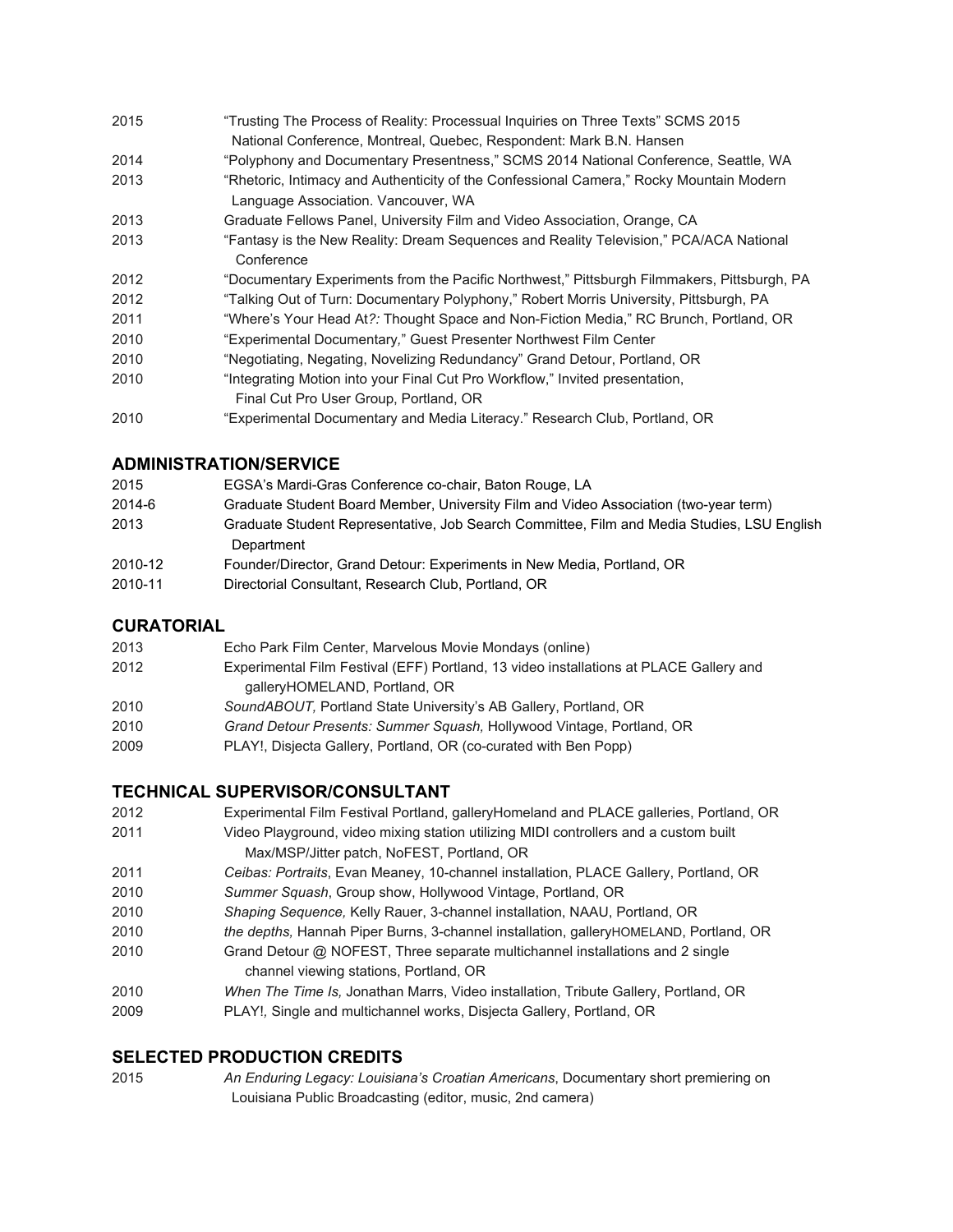| 2013 | Videre   Frame, v.1, Huntington Art Museum, Dir. Kate Lain (Music)                         |
|------|--------------------------------------------------------------------------------------------|
| 2010 | TBA:10 spots, (Two 30-second television spots promoting Time-Based Arts Festival)          |
|      | Portland Institute of Contemporary Arts (PICA)                                             |
| 2010 | Archival and promotional video, Portland Institute of Contemporary Arts (PICA)             |
| 2010 | Promotional Documentary, Garden Raised Bounty (GRuB), Olympia, WA (Producer/Director)      |
| 2009 | Sun/Earth Day Promo, NASA (Music)                                                          |
| 2009 | Brutal Beauty, (1st AC and 2nd camera)                                                     |
| 2009 | Bum Equipment Exhibit, PDX Film Fest (videographer)                                        |
| 2009 | Adults in the Room. Dir. Andy Blubaugh (1st AC)                                            |
| 2008 | Shane O. Travels, Travel Channel (1st AC)                                                  |
| 2007 | Portland Institute for Contemporary Art's Time-Based Art Festival (videographer)           |
| 2007 | Kis-ka-dee, Documentary Short, Dir. Ryan Fitzgibbons (music)                               |
| 2007 | The Journey Starts Here, Documentary Feature (DP)                                          |
| 2006 | Portfields. Fifteen-minute video DVD supplement for NOAA and EPA, (producer/director)      |
| 2006 | "Neil Young at SXSW," New York Times Video, (camera operator)                              |
| 2005 | "Birth Day Live," Discovery Health Channel (PA)                                            |
| 2005 | "National Body Challenge." Discovery Health Channel (PA)                                   |
| 2005 | "Daily Rounds," Discovery Health Channel (PA)                                              |
| 2004 | One Night Only, television pilot showcasing emerging musical acts (producer)               |
| 2002 | "Habitat For Humanity" PSA for St. Louis Habitat for Humanity (producer, director, editor) |

#### **SELECTED PRESS/INTERVIEWS**

Bell, Graham W. (April 14, 2012) *The Positive Side of Portland2012: A Biennial of Contemporary Art* http://www.orartswatch.org/the-positive-side-of-portland2012-a-biennial-of-contemporary-art/

Speer, Richard (December 7, 2011), *Shred of Lights: Worksound,* Willamette Week http://wweek.com/portland/article-18303-shred\_of\_lights\_worksound.html

Jahn, Jeff (December 7, 2011), *The Score III,* PORT [http://www.portlandart.net/archives/2011/12/the\\_score\\_iii.html](http://www.portlandart.net/archives/2011/12/the_score_iii.html)

Radon, Lisa (September 29, 2011), *Towards Omniscient Documentary: Dustin Zemel at False Front,* Oregon Arts Watch*,* http://www.orartswatch.org/towards-omniscient-documentary-dustin-zemel-at-falsefront/

Wilcox, Rob (August 24, 2011), *August 25 Last Thursday*, PORTLAND OR US NOW*,* http://portlandorusnow.blogspot.com/2011/08/august-25-last-thursday.html

Jahn, Jeff (May 28, 2010), *May 2010 Reviews*, PORT*,* [http://www.portlandart.net/archives/2010/05/may\\_2010\\_review.html](http://www.portlandart.net/archives/2010/05/may_2010_review.html)

## **SOFTWARE PROFICIENCIES**

Max/Msp/Jitter Max for Live Final Cut Pro 7